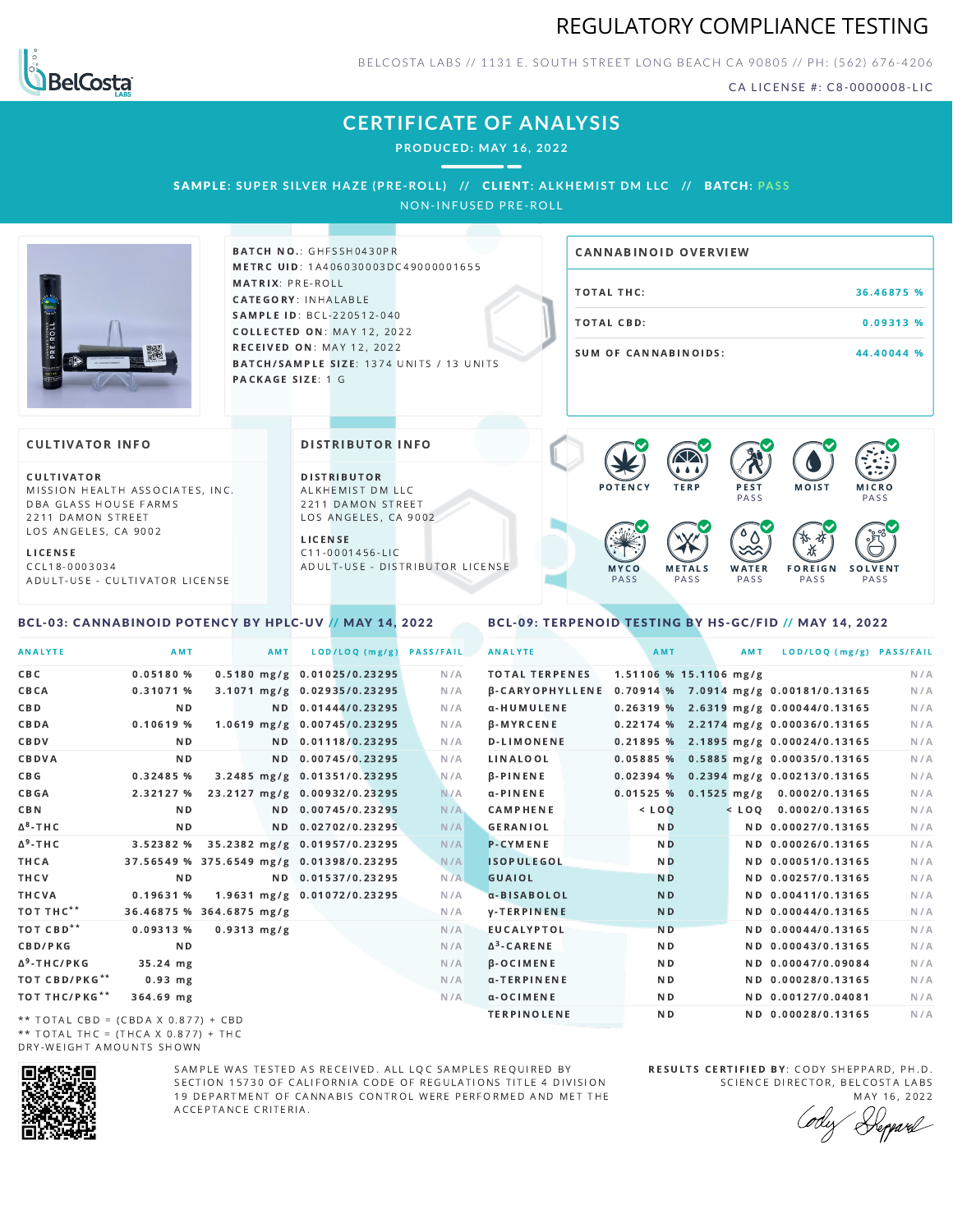# REGULATORY COMPLIANCE TESTING

#### <span id="page-1-0"></span>BCL-13: PESTICIDE TESTING BY GC/MS // MAY 15, 2022

| <b>ANALYTE</b>         | <b>LIMIT</b>  | AMT (µg/g)     | LOD/LOQ (µg/g)  | <b>PASS/FAIL</b> |
|------------------------|---------------|----------------|-----------------|------------------|
| <b>CAPTAN</b>          | $0.7 \mu g/g$ | N <sub>D</sub> | 0.03135/0.09495 | <b>PASS</b>      |
| CHLORDANE              | Any amt       | N D            |                 | <b>PASS</b>      |
| <b>CHLORDANE CIS</b>   |               | ND.            | 0.01109/0.03362 | N/A              |
| <b>CHLORDANE TRANS</b> |               | N <sub>D</sub> | 0.01061/0.03207 | N/A              |
| <b>CHLORFENAPYR</b>    | Any amt       | N D            | 0.0239/0.07236  | <b>PASS</b>      |

| <b>ANALYTE</b>                      | LIMIT         | $AMT(\mu g/g)$ | LOD/LOQ (µg/g)  | <b>PASS/FAIL</b> |
|-------------------------------------|---------------|----------------|-----------------|------------------|
| <b>CHLORPYRIFOS</b>                 | Any amt       | N D            | 0.01115/0.03386 | <b>PASS</b>      |
| <b>DICHLORVOS</b>                   | Any amt       | N D            | 0.01174/0.03559 | <b>PASS</b>      |
| <b>METHYL PARATHION</b>             | Any amt       | ND.            | 0.01347/0.04083 | <b>PASS</b>      |
| PENTACHLORONI-<br><b>TROBENZENE</b> | $0.1 \mu g/g$ | ND.            | 0.01401/0.0425  | <b>PASS</b>      |
|                                     |               |                |                 |                  |

## BCL-05: RESIDUAL PESTICIDE ANALYSIS BY LC-MS/MS ESI // MAY 15, 2022

| <b>ANALYTE</b>             |               | LIMIT AMT $(\mu g/g)$ | LOD/LOQ (µg/g) | <b>PASS/FAIL</b> | <b>ANALYTE</b>          |               | LIMIT AMT (µg/g) | LOD/LOQ (µg/g) PASS/FAIL |      |
|----------------------------|---------------|-----------------------|----------------|------------------|-------------------------|---------------|------------------|--------------------------|------|
| ABAMECTIN                  | $0.1 \mu g/g$ | N D                   | 0.01153/0.04   | PASS             | <b>METALAXYL</b>        | $2 \mu g/g$   | N D              | 0.00503/0.02             | PASS |
| <b>ACEPHATE</b>            | $0.1 \mu g/g$ | N D                   | 0.00368/0.02   | PASS             | <b>METHIOCARB</b>       | Any amt       | N D              | 0.00503/0.02             | PASS |
| ACEQUINOCYL                | $0.1 \mu g/g$ | N D                   | 0.00417/0.02   | PASS             | METHOMYL                | 1 $\mu$ g/g   | N D              | 0.00494/0.02             | PASS |
| ACETAMIPRID                | $0.1 \mu g/g$ | N D                   | 0.00464/0.02   | PASS             | <b>MEVINPHOS</b>        | Any amt       | N D              |                          | PASS |
| <b>ALDICARB</b>            | Any amt       | N D                   | 0.01109/0.04   | PASS             | <b>MEVINPHOSI</b>       |               | N D              | 0.00163/0.0084           | N/A  |
| <b>AZOXYSTROBIN</b>        | $0.1 \mu g/g$ | N D                   | 0.00639/0.02   | PASS             | <b>MEVINPHOS II</b>     |               | N D              | 0.00542/0.0316           | N/A  |
| <b>BIFENAZATE</b>          | $0.1 \mu g/g$ | N D                   | 0.00355/0.02   | PASS             | <b>MYCLOBUTANIL</b>     | $0.1 \mu g/g$ | N D              | 0.00867/0.04             | PASS |
| <b>BIFENTHRIN</b>          | $3 \mu g/g$   | N D                   | 0.00473/0.04   | PASS             | <b>NALED</b>            | $0.1 \mu g/g$ | N D              | 0.00328/0.02             | PASS |
| <b>BOSCALID</b>            | $0.1 \mu g/g$ | N D                   | 0.00494/0.02   | PASS             | OXAMYL                  | $0.5 \mu g/g$ | N D              | 0.00455/0.02             | PASS |
| <b>CARBARYL</b>            | $0.5 \mu g/g$ | N D                   | 0.00295/0.02   | PASS             | <b>PACLOBUTRAZOL</b>    | Any amt       | N D              | 0.00714/0.04             | PASS |
| CARBOFURAN                 | Any amt       | N D                   | 0.00613/0.02   | PASS             | PERMETHRIN              | $0.5 \mu g/g$ | N D              |                          | PASS |
| CHLORANTRANIL-             | $10 \mu g/g$  | N D                   | 0.00697/0.04   | PASS             | PERMETHRIN CIS          |               | ND.              | 0.00237/0.0082           | N/A  |
| <b>IPROLE</b>              |               |                       |                |                  | PERMETHRIN TRANS        |               |                  | ND 0.00245/0.0118        | N/A  |
| <b>CLOFENTEZINE</b>        | $0.1 \mu g/g$ | ND.                   | 0.0054/0.02    | PASS             | <b>PHOSMET</b>          | $0.1 \mu g/g$ | N D              | 0.0043/0.02              | PASS |
| COUMAPHOS                  | Any amt       | N D                   | 0.00215/0.02   | <b>PASS</b>      | PIPERONYLBUTO-          | $3 \mu g/g$   | N D              | 0.00247/0.02             | PASS |
| CYFLUTHRIN                 | $2 \mu g/g$   | N D                   | 0.05508/0.2    | <b>PASS</b>      | XIDE                    |               |                  |                          |      |
| <b>CYPERMETHRIN</b>        | $1 \mu g/g$   | N D                   | 0.00556/0.04   | PASS             | <b>PRALLETHRIN</b>      | $0.1 \mu g/g$ | N D              | 0.00392/0.02             | PASS |
| <b>DAMINOZIDE</b>          | Any amt       | N D                   | 0.00227/0.04   | PASS             | PROPICONAZOLE           | $0.1 \mu g/g$ | N D              | 0.0024/0.02              | PASS |
| DIAZINON                   | $0.1 \mu g/g$ | N D                   | 0.00487/0.02   | <b>PASS</b>      | <b>PROPOXUR</b>         | Any amt       | N D              | 0.00374/0.02             | PASS |
| <b>DIMETHOATE</b>          | Any amt       | N D                   | 0.00354/0.02   | PASS             | <b>PYRETHRINS</b>       | $0.5 \mu g/g$ | N D              |                          | PASS |
| <b>DIMETHOMORPH</b>        | $2 \mu g/g$   | N D                   |                | PASS             | PYRETHRINS PYRETHRIN I  |               | ND.              | 0.00726/0.04             | N/A  |
| <b>DIMETHOMORPH I</b>      |               | N D                   | 0.00109/0.0078 | N/A              | PYRETHRINS PYRETHRIN II |               |                  | ND 0.00754/0.02284       | N/A  |
| <b>DIMETHOMORPH II</b>     |               | N D                   | 0.0015/0.0122  | N/A              | <b>PYRIDABEN</b>        | $0.1 \mu g/g$ | N D              | 0.0034/0.02              | PASS |
| <b>ETHOPROPHOS</b>         | Any amt       | N D                   | 0.0041/0.02    | <b>PASS</b>      | <b>SPINETORAM</b>       | $0.1 \mu g/g$ | N D              |                          | PASS |
| <b>ETOFENPROX</b>          | Any amt       | ND.                   | 0.00274/0.02   | <b>PASS</b>      | <b>SPINETORAM J</b>     |               | N D              | 0.00329/0.016            | N/A  |
| ETOXAZOLE                  | $0.1 \mu g/g$ | N D                   | 0.00385/0.02   | PASS             | <b>SPINETORAM L</b>     |               | N D              | 0.00157/0.016            | N/A  |
| <b>FENHEXAMID</b>          | $0.1 \mu g/g$ | N D                   | 0.01055/0.02   | PASS             | <b>SPINOSAD</b>         | $0.1 \mu g/g$ | N D              |                          | PASS |
| <b>FENOXYCARB</b>          | Any amt       | N D                   | 0.00175/0.02   | <b>PASS</b>      | SPINOSAD A              |               |                  | ND 0.00205/0.01438       | N/A  |
| <b>FENPYROXIMATE</b>       | $0.1 \mu g/g$ | N D                   | 0.00481/0.02   | PASS             | SPINOSAD D              |               |                  | ND 0.00104/0.00498       | N/A  |
| <b>FIPRONIL</b>            | Any amt       | N D                   | 0.00478/0.02   | PASS             | <b>SPIROMESIFEN</b>     | $0.1 \mu g/g$ | N D              | 0.00944/0.04             | PASS |
| FLONICAMID                 | $0.1 \mu g/g$ | N D                   | 0.00398/0.02   | PASS             | SPIROTETRAMAT           | $0.1 \mu g/g$ | N D              | 0.00208/0.02             | PASS |
| FLUDIOXONIL                | $0.1 \mu g/g$ | N D                   | 0.01369/0.04   | PASS             | <b>SPIROXAMINE</b>      | Any amt       | N D              | 0.00344/0.02             | PASS |
| HEXYTHIAZOX                | $0.1 \mu g/g$ | N D                   | 0.00297/0.02   | PASS             | <b>TEBUCONAZOLE</b>     | $0.1 \mu g/g$ | N D              | 0.00816/0.04             | PASS |
| IMAZALIL                   | Any amt       | N D                   | 0.0056/0.02    | PASS             | <b>THIACLOPRID</b>      | Any amt       | N D              | 0.0039/0.02              | PASS |
| <b>IMIDACLOPRID</b>        | $5 \mu g/g$   | N D                   | 0.00645/0.02   | PASS             | <b>THIAMETHOXAM</b>     | $5 \mu g/g$   | N D              | 0.00358/0.02             | PASS |
| <b>KRESOXIM-</b><br>METHYL | $0.1 \mu g/g$ | N D                   | 0.00339/0.02   | PASS             | TRIFLOXYSTROB-<br>ΙN    | $0.1 \mu g/g$ | N D              | 0.00421/0.02             | PASS |